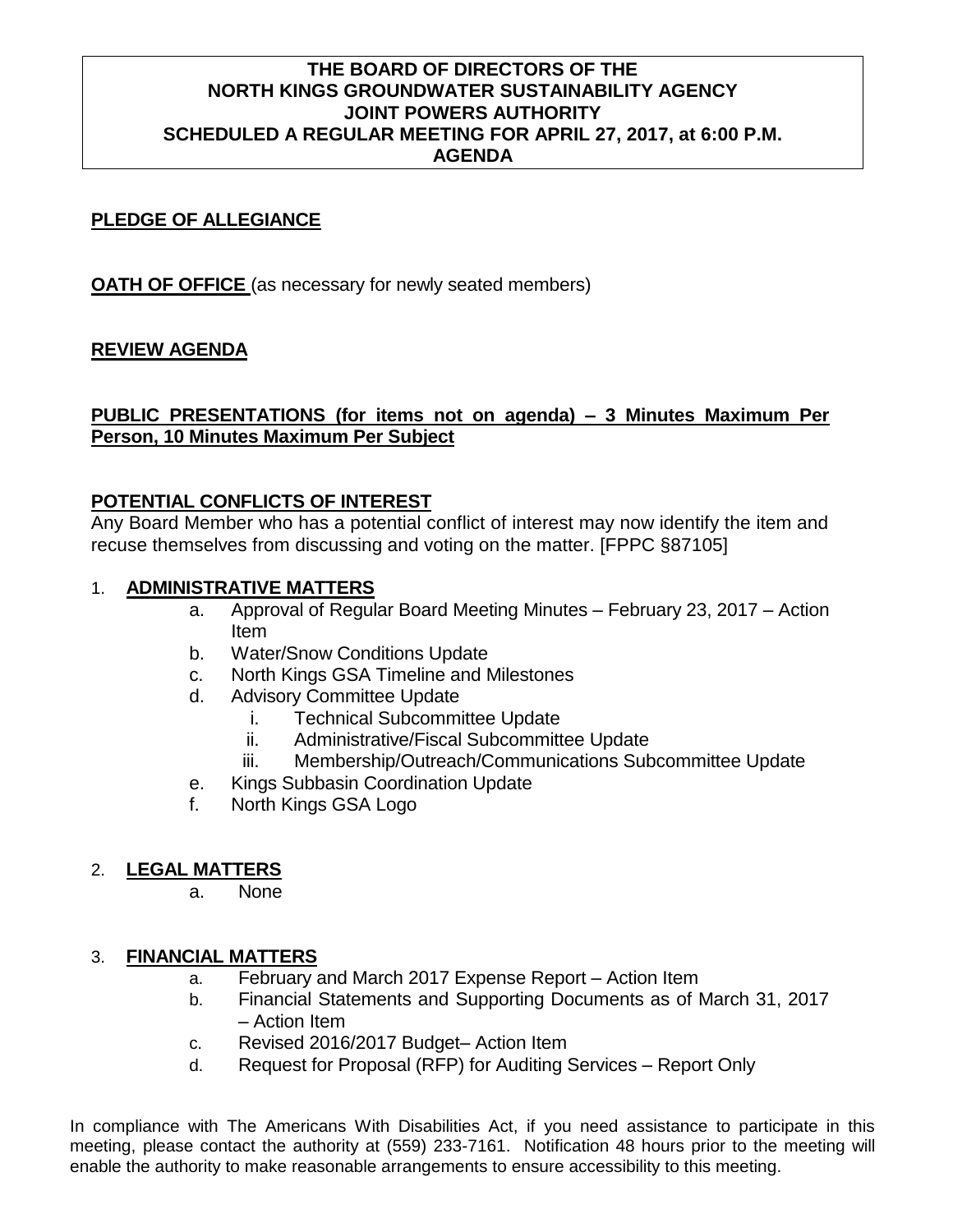# **THE BOARD OF DIRECTORS OF THE NORTH KINGS GROUNDWATER SUSTAINABILITY AGENCY JOINT POWERS AUTHORITY SCHEDULED A REGULAR MEETING FOR APRIL 27, 2017, at 6:00 P.M. AGENDA**

## 4. **EXECUTIVE OFFICER REPORT**

- a. Insurance Update
- b. Future Meeting Schedule

# 5. **DIRECTORS REPORT**

6. **ADJOURNMENT**

Note: This agenda is posted pursuant to the provisions of the Government Code commencing at Section 54950. The date of this posting is April 24, 2017. Posting locations are: 1) Fresno Irrigation District Office; 2) FID Website; and 3) Mailbox located in front of 2907 S Maple Avenue – Fresno, CA (24 hour access available on District website and in the mailbox in front of building).

"In accordance with California Government Code Section 54957.5, any writing or document that is a public record, relates to an open session agenda item and is distributed less than 72 hours prior to a regular meeting, will be made available for public inspection in the District offices during normal business hours. If, however, the document is not distributed until the regular meeting to which it relates, then the document or writing will be made available to the public at the location of the meeting."

In compliance with The Americans With Disabilities Act, if you need assistance to participate in this meeting, please contact the authority at (559) 233-7161. Notification 48 hours prior to the meeting will enable the authority to make reasonable arrangements to ensure accessibility to this meeting.